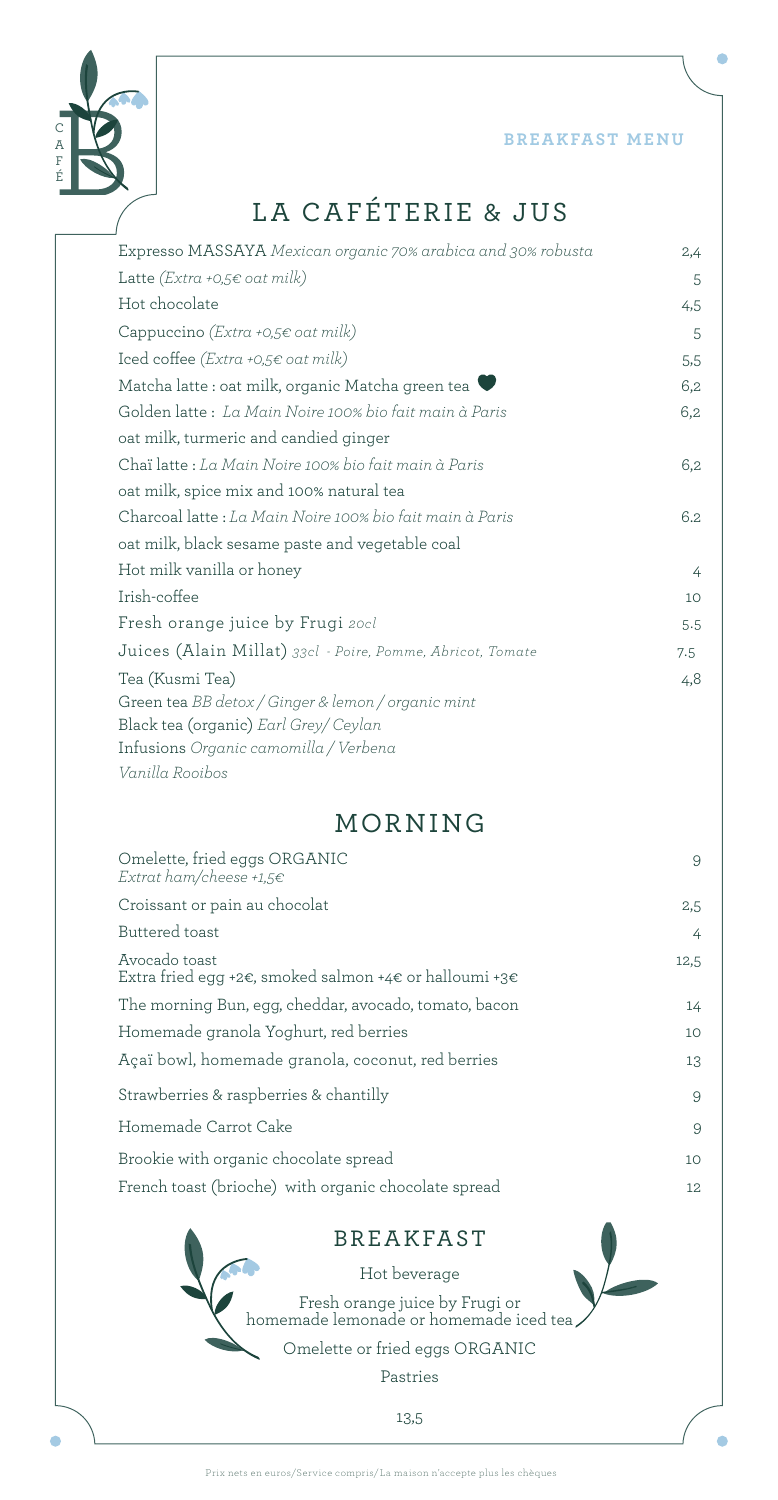

#### **BRUNCH BOHÈME**

ö

### 25

#### FRESH ORANGE JUICE BY FRUGI OR LEMONADE OR HOMEMADE ICED TEA HOT BEVERAGE (extra matcha, charcoal or golden latte +1,5)

ORGANIC FRIED EGGS (OR SCRAMBLED EGGS +1.5) Extra smoked salmon +3€ or bacon 2€

#### PANCAKES GRANOLA YOGHURT

### SWEET TOOTH

| HOMEMADE GRANOLA YOGURT, red berries                 | 10 <sup>°</sup> |
|------------------------------------------------------|-----------------|
| AÇAÏ BOWL, homemade granola, coconut, red berries    | 13              |
| PANCAKES, banana, mapple syrup                       | 13              |
| OUR CHOCOLATE FUDGE (homemade), whipped cream        | 9               |
| HOMEMADE CARROT CAKE                                 | 9               |
| FRENCH TOAST (BRIOCHE) WITH ORGANIC CHOCOLATE SPREAD | 12.             |
| BROOKIE WITH ORGANIC CHOCOLATE SPREAD                | 10 <sup>°</sup> |
| STRAWBERRIES & RASPBERRIES & CHANTILLY               | 9               |

CHOICE OF COCKTAILS BLOODY MARY, MIMOSA 8 GLASS OF CHAMPAGNE 10

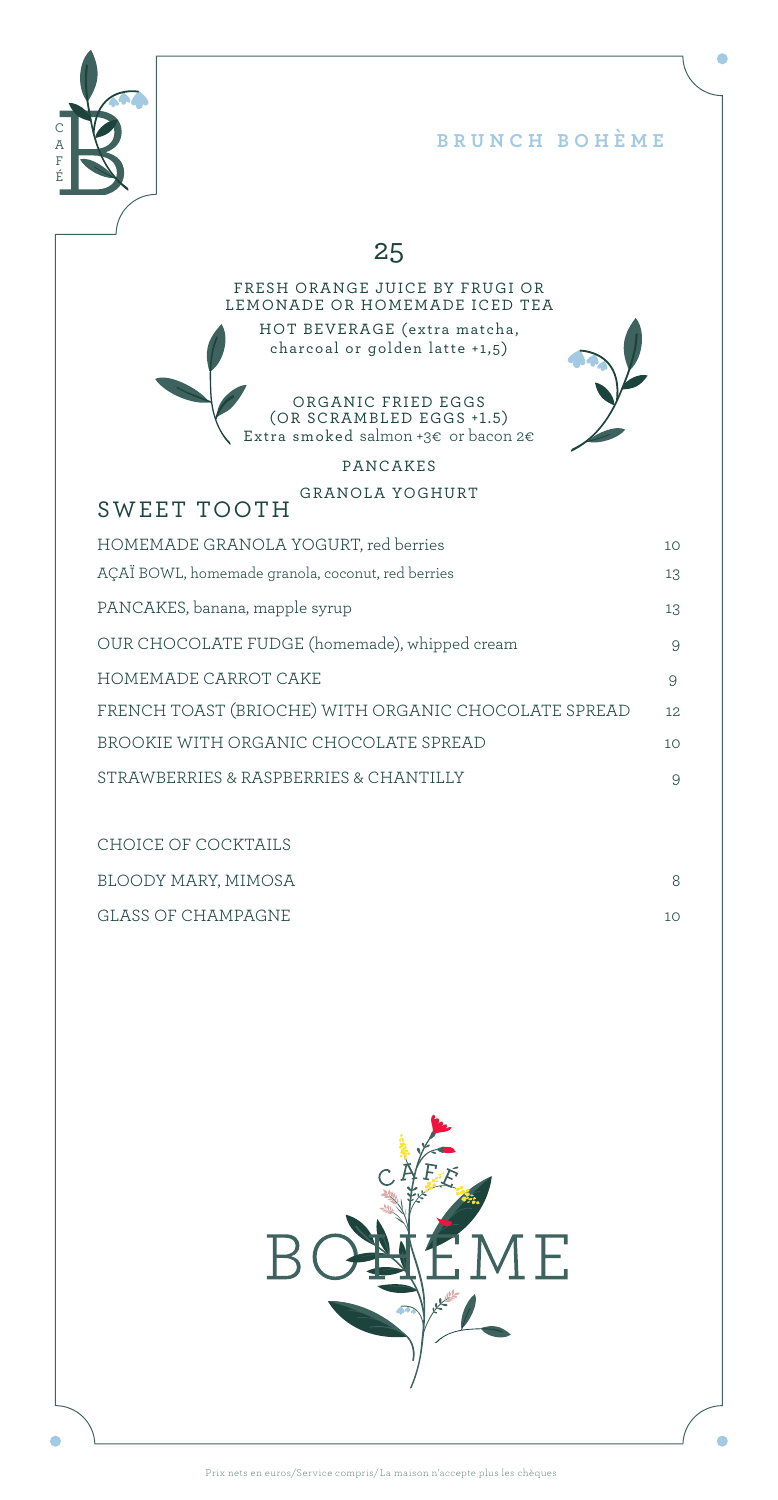

#### **BRUNCH BOHÈME**

 $\bullet$ 

### STARTERS OR TO SHARE

| MIMOSA EGGS                                     | 5,5 |
|-------------------------------------------------|-----|
| ROASTED EGGPLANT, straciatella, tomatoes, basil | 16  |
| MELON, mozzarela balls, basil                   |     |

### SALTY TOOTH

| PANCAKES, mapple syrup, egg, bacon                                                                             | 14   |
|----------------------------------------------------------------------------------------------------------------|------|
| EGG BOWL, scrambled eggs, avocado, eggplant, bacon                                                             | 15   |
| CRISPY CHICKEN, yoghurt & lemon sauce                                                                          | 15   |
| MORNING BUN, egg, cheddar, avocado, tomato, bacon                                                              | 14   |
| AVOCADO TOAST<br>Extra fried egg +2€, smoked salmon +4€ or halloumi +3€                                        | 13   |
| QUINOA BOWL, avocado, chickpeas, radish, tomato, mint<br>Extra chicken +4€, smocked salmon +4€ or halloumi +3€ | 15,5 |
| COBB SALAD, avocado, egg, chicken, cherry tomatoes, bacon, blue cheese                                         | 16   |
| CAESAR SALAD, crispy chicken, croutons, parmesan, caeser sauce                                                 | 14,5 |
| BURRATA (200g), cherry tomatoes, olive oil                                                                     | 16   |
| TUNA TARTAR, avocado, sesame, salad                                                                            | 17   |
| BEEF TACOS, avocado, cilantro, jalapeño, fries                                                                 | 17   |
| BACON CHEESEBURGER, homemade fries                                                                             | 15,5 |
| CHICKEN BURGER, homemade fries                                                                                 | 15   |
| HALLOUMI BURGER, eggplant, arugula salade, homemade fries                                                      | 15   |
| PENNE PESTO & STRACIATELLA                                                                                     | 16   |
|                                                                                                                |      |

ALL OUR BUNS ARE ORGANIC AND VEGAN OUR EGGS ARE ORGANIC ALLERGENS AVAILABLE ON DEMAND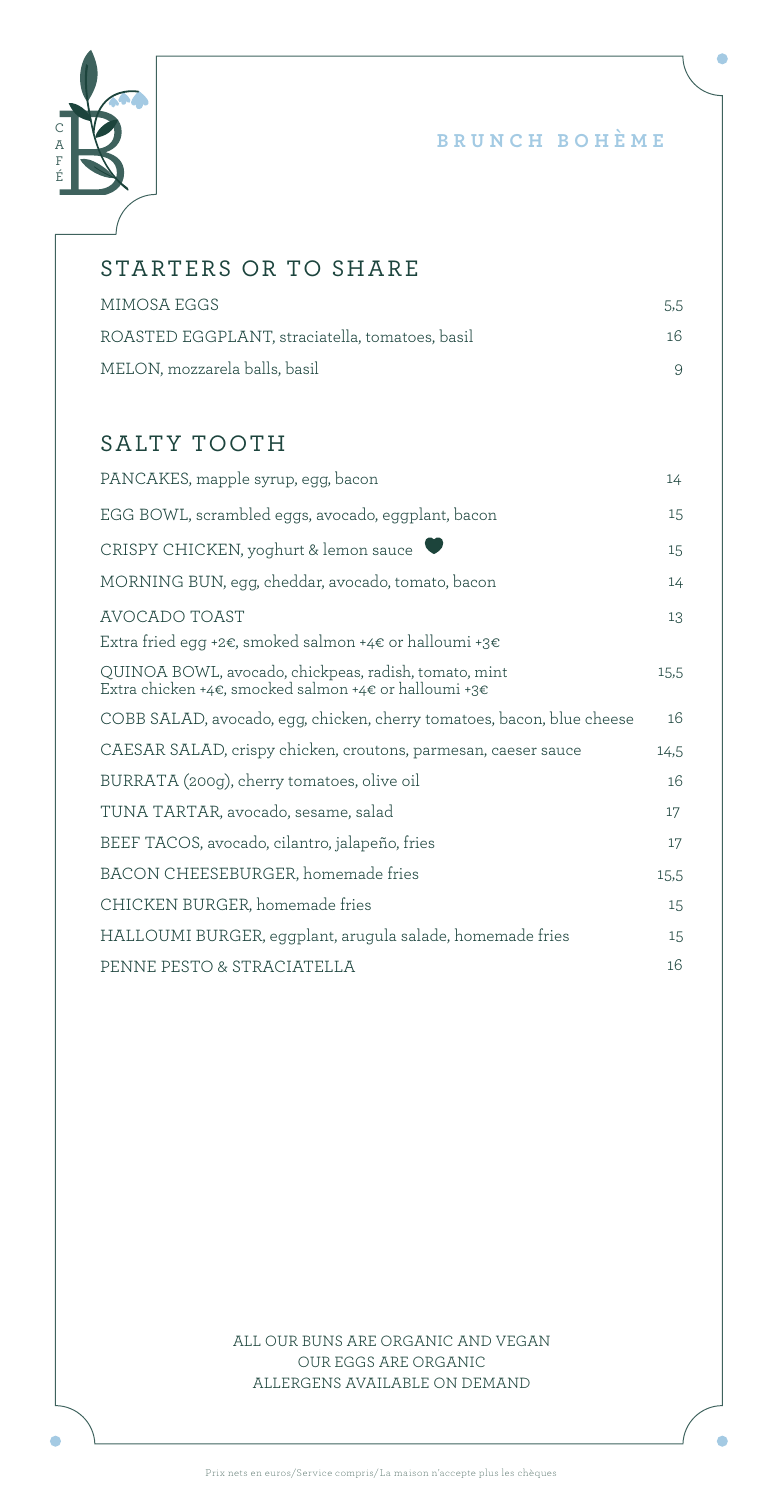o



# STARTERS OR TO SHARE

| MIMOSA EGGS                                      | 5.5 |
|--------------------------------------------------|-----|
| CRISPY CHICKEN, yoghurt & lemon sauce            | 15  |
| MELON, mozzarella balls, basil                   | 9   |
| ZUCCHINI DONUT, lemon yoghurt sauce              | 11  |
| ROASTED EGGPLANT, stracciatella, tomatoes, basil | 16  |
|                                                  |     |



| AVOCADO TOAST<br>Extra fried egg +2€, smoked salmon +4€ or halloumi +3€                                        | 12,5 |
|----------------------------------------------------------------------------------------------------------------|------|
| QUINOA BOWL, avocado, chickpeas, radish, tomato, mint<br>Extra chicken +4€, smocked salmon +4€ or halloumi +3€ | 15,5 |
| COBB SALAD, avocado, egg, chicken, cherry tomatoes, bacon, blue cheese                                         | 16   |
| CAESAR SALAD, crispy chicken, croutons, parmesan, caeser sauce                                                 | 15   |
| GREEK SALAD, cucumber, cherry tomatoes, feta, olives, pepper, red onions                                       | 15   |
| BURRATA (200g), cherry tomatoes, olive oil                                                                     | 16   |
| TUNA TARTAR, avocado, sesame, rocket                                                                           | 17   |
| RAW SEA BREAM SALAD, avocado, onion, letuce, cilantro                                                          | 18   |
| CHICKEN PAILLARD, tomato sauce, rocket                                                                         | 15   |
| BEEF TACOS, avocado, jalapeño, cilantro, homemade fries                                                        | 16   |
| SEA BREAM FILLET grilled, peas, yellow peach, feta, mint                                                       | 19   |
| CHICKEN CLUB SANDWICH, bacon, oinion, tomatoes, lettuce, fries or salad 16                                     |      |
| BEEF TARTAR, homemade fries                                                                                    | 15   |
| FLANK STEAK, candied shallots & parsley, small potatoes                                                        | 19,9 |
| BACON CHEESEBURGER, homemade fries                                                                             | 15,5 |
| CHICKEN BURGER, homemade fries                                                                                 | 15   |
| HALLOUMI BURGER, eggplant, rocket, homemade fries                                                              | 15   |
| PENNE PESTO & STRACCIATELLA                                                                                    | 15   |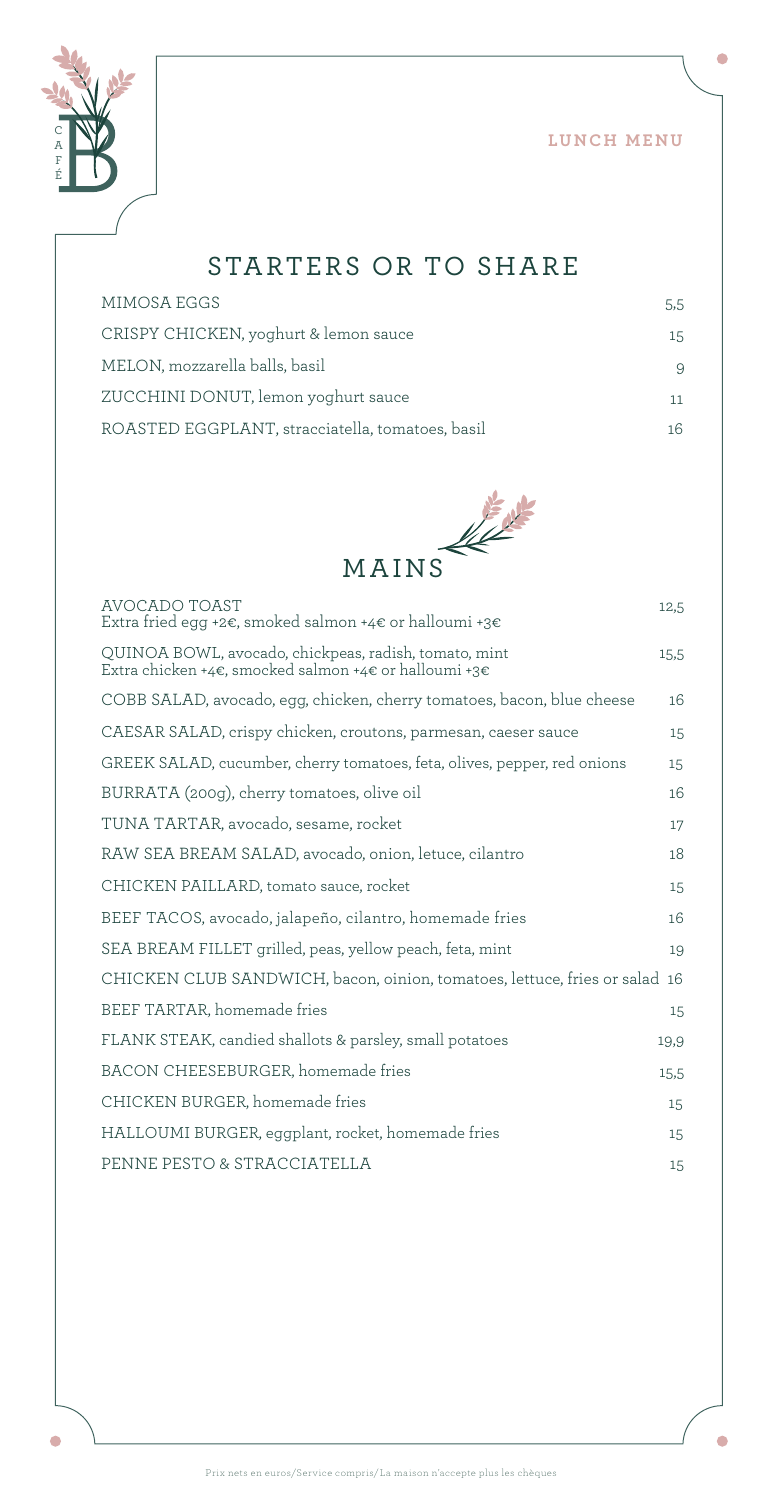LUNCH MENU

 $\bigcirc$ 



C

### SIDES

| HOMEMADE FRIES                 | 3.5 |
|--------------------------------|-----|
| SWEET POTATO FRIES             | 5.  |
| RÖSTI (FRIED GRATTED POTATOES) |     |
| OUINOA                         | 5.  |

# DESERTS

| OUR CHOCOLATE FUDGE (homemade), whipped cream        | 9               |
|------------------------------------------------------|-----------------|
| CRÈME BRÛLÉE                                         | 6.5             |
| CAFÉ GOURMAND (selection of three deserts)           | 9               |
| HOMEMADE CARROT CAKE                                 | 9               |
| BROOKIE WITH ORGANIC CHOCOLATE SPREAD                | 10              |
| FRENCH TOAST (BRIOCHE) WITH ORGANIC CHOCOLATE SPREAD | 12              |
| STRAWBERRIES & RASPBERRIES & CHANTILLY               | 9               |
| HOMEMADE GRANOLA YOGHURT, red berries                | 10 <sup>°</sup> |
| AÇAÏ BOWL, homemade granole, coconut, red berries    | 13              |
| ICE CREAM (choice of 2 scoops)                       | $6\overline{6}$ |
| Raspberry, Vanilla, Chocolate, Coconut, Mango        |                 |
| Extra scoot +3 $\varepsilon$                         |                 |

#### **TEA TIME (3PM TO 6PM)**

HOT BEVERAGES *Extra chaï, charcoal, matcha, golden latte +1,5€* DESERTS (ON MENU) **11**

ALL OUR BUNS ARE ORGANIC AND VEGAN OUR EGGS ARE ORGANIC ALLERGENS AVAILABLE ON DEMAND

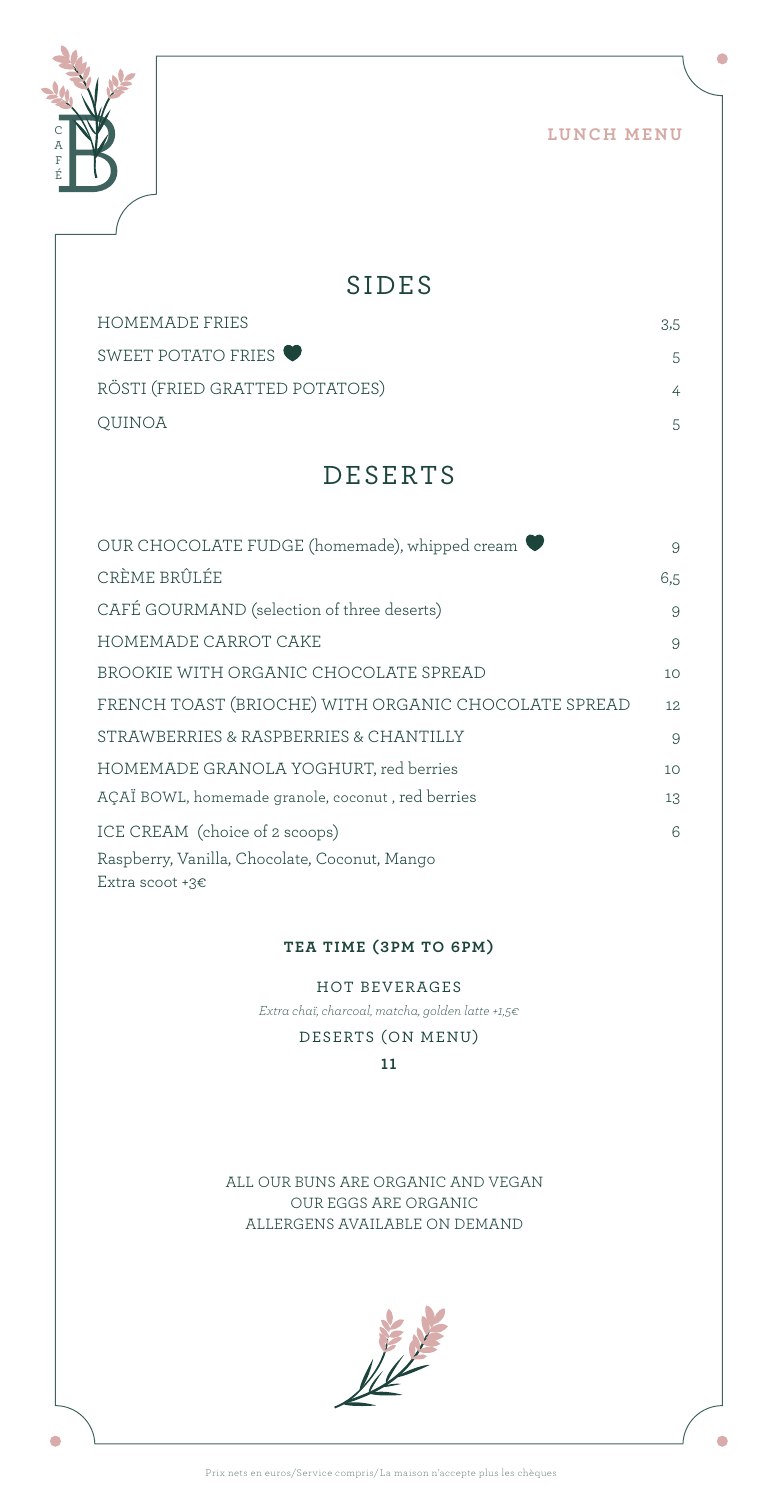

 $\rightarrow$ 



TO SHARE

| CHARCUTERIE BOARD, butter and pickles          | 20   |
|------------------------------------------------|------|
| CHEESE BOARD (AOP) selected by a cheesemaker   | 23   |
| MIXT BOARD cheese & charcuterie                | 24   |
| GUACAMOLE, tortillas chips                     | 14,5 |
| MELON, mozzarella balls, basil                 | 9    |
| PAN CON TOMATE (bread & tomato)                | 9    |
| TRUFFLED FRIES, parmesan                       | 7,5  |
| SWEET POTATO FRIES                             | 7    |
| HOUMOUS, pita bread                            | 13   |
| ZUCCHINI DONUTS, feta yoghurt sauce CRISPY     | 11   |
| CHICKEN, YOGHURT & LEMON SAUCE                 | 15   |
| ROASTED EGGPLANT, stracciatella, tomato, basil | 16   |

# MAINS

| AVOCADO TOAST<br>Extra fried egg +2€, smoked salmon +4€ or halloumi +3€                                        | 12,5 |
|----------------------------------------------------------------------------------------------------------------|------|
| QUINOA BOWL, avocado, chickpeas, radish, tomato, mint<br>Extra chicken +4€, smocked salmon +4€ or halloumi +3€ | 15,5 |
| COBB SALAD, avocado, egg, chicken, cherry tomatoes, bacon, blue cheese                                         | 16   |
| CAESAR SALAD, crispy chicken, croutons, parmesan, caeser sauce                                                 | 15   |
| BURRATA (200g), cherry tomatoes, olive oil                                                                     | 16   |
| TUNA TARTAR, avocado, sesame                                                                                   | 17   |
| BEEF TACOS, avocado, cilantro, jalapeño, homemade fries                                                        | 17   |
| RAW SEA BREAM SALAD, avocado, onion, letuce, cilantro                                                          | 18   |
| SEA BREAM FILLET grilled, mashed potatoes                                                                      | 19   |
| CHICKEN CLUB SANDWICH, bacon, oinion, tomatoes, lettuce, fries or salad 16                                     |      |
| FLANK STEAK, candied shallots & parsley, small potatoes                                                        | 19,9 |
| BACON CHEESEBURGER, homemade fries                                                                             | 15,5 |
| CHICKEN PAILLARD, tomato sauce, rocket                                                                         | 15   |